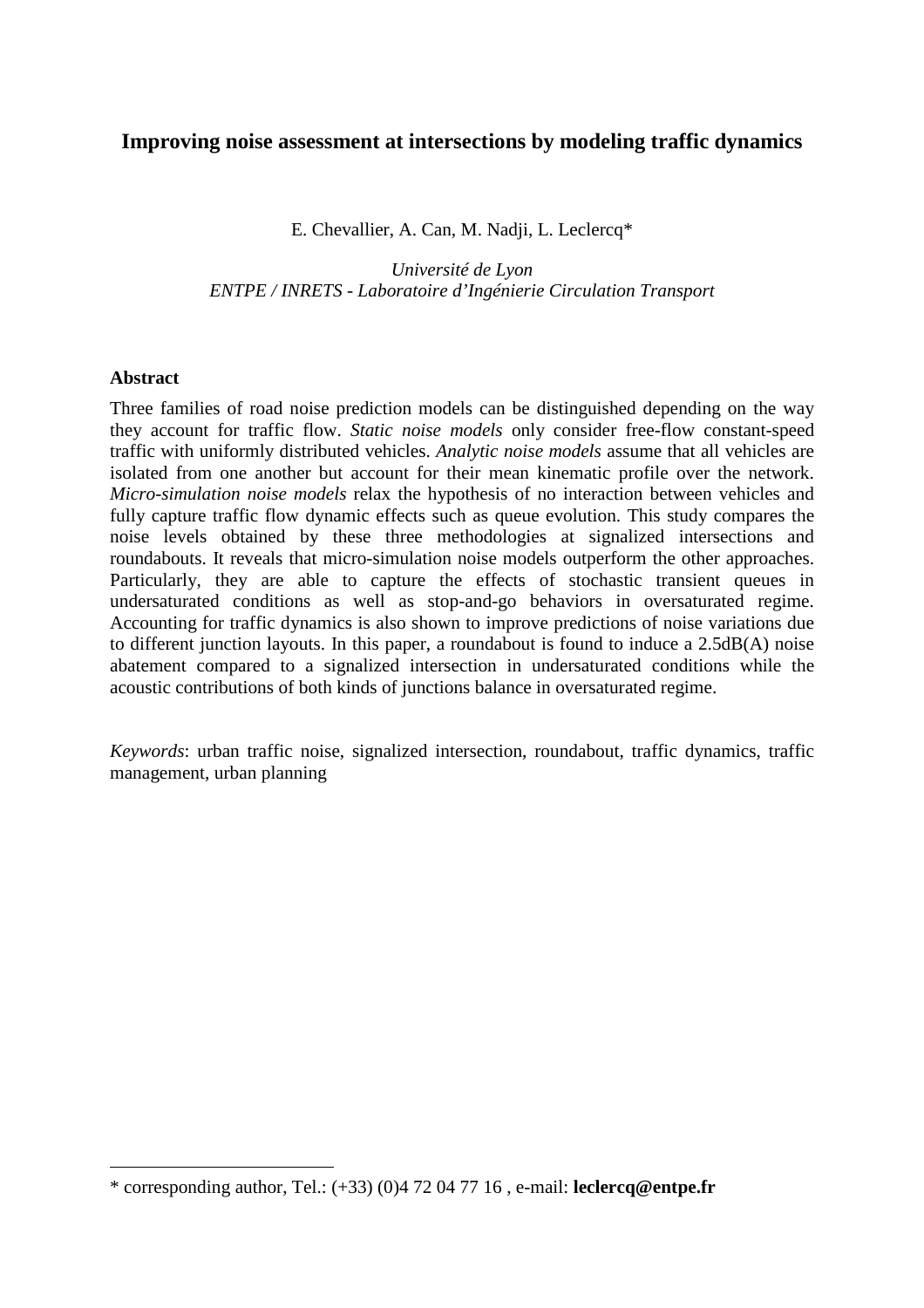# **1. INTRODUCTION**

Temporal and spatial variations in vehicle speeds have a substantial impact on traffic noise emissions. At intersections, vehicle kinematics is strongly influenced by: (i) *single vehicle dynamics* in the absence of other traffic; (ii) *traffic dynamics* induced by vehicle interactions and queue length evolution. Depending on the way noise prediction models account for traffic flow, these dynamic effects are more or less accurately captured.

In *static noise models*, roads are divided into sections where the traffic flow is considered smooth and homogeneous. Since this assumption does not hold in the vicinity of intersections, some models like the German RLS90 (RLS, 1990) include a propagation correction term. Others, such as the Nordic model (Jonasson and Storeheier, 2001) or the ASJ RTN Model (Yoshihisa et al., 2004), modify the emission law to represent the effects of transient driving conditions. Yet, the dynamic effects (i) and (ii) are just accounted for by ad-hoc empirical or statistical formula.

Other engineering national standards like the FHWA TNN model (Menge et al., 1998) or the French noise estimation model (Certu, 1980) attempt to capture the impact of interrupted traffic on the average vehicle speed profile. They split each road section into subsegments where vehicles are assumed to have a constant average velocity and homogeneous running conditions. Each subsegment is then considered as a line source whose sound power level is calculated from the average flow rate and the sound power level of a single isolated vehicle (varying with its velocity). Engineering standards can be refined by considering average vehicle kinematic patterns continuously. This is the purpose of *analytic noise models*. Mean vehicle kinematic patterns are combined to a noise emission law to compute instantaneous sound power levels due to the bypass of a single vehicle. Traffic flow only consists in vehicles driving over the road section with constant time-headways. Instantaneous sound pressure levels at a given reception point are obtained by considering each vehicle as a mobile line source. Based on this approach, a few studies attempt to derive equivalent sound pressure formula in terms of the number of freely-moving and stopping vehicles (Makarewicz et al., 1999) or the number of queuing vehicles at traffic signals (Stoilova and Stoilov, 1998). Contrary to static noise procedures, analytic models account for single vehicle dynamics (i). Thus, they are partly able to assess the noise contribution of different kind of intersections (Makarewicz and Golebiewski, 2007; Picaut et al., 2005). However, they disregard traffic dynamics (ii) induced by vehicle interactions or saturation.

At intersections, the only way to capture the noise impacts of both single vehicle dynamics and traffic dynamics is to use a *micro-simulation noise model* such as M+P JARI (Suzuki et al., 2003), MOBILEE (De Coensel et al., 2005), TUNE (Goodman, 2001), ROTRANOMO (Volkmar, 2005) or SYMUBRUIT (Leclercq and Lelong, 2001). These models are based on different microscopic traffic simulation tools which give position, speed and acceleration of each vehicle, at each instant. Those outputs are fed into a noise emission law to assign an instantaneous sound power level to each vehicle. Then, instantaneous sound pressure levels at a given reception point can be calculated with a sound propagation model.

The goal of this paper is to demonstrate that micro-simulation noise models outperform other approaches at intersections where the influence of traffic on vehicle kinematics is expected to prevail. Few studies have been conducted to assess noise level deviations resulting from the different methodologies. The comparison between a micro-simulation noise model and the static STAMINIA-NCHRPR model was performed in Wayson et al. (1997) at signalized intersections. Based on experimental data, it reveals that the static model underestimates the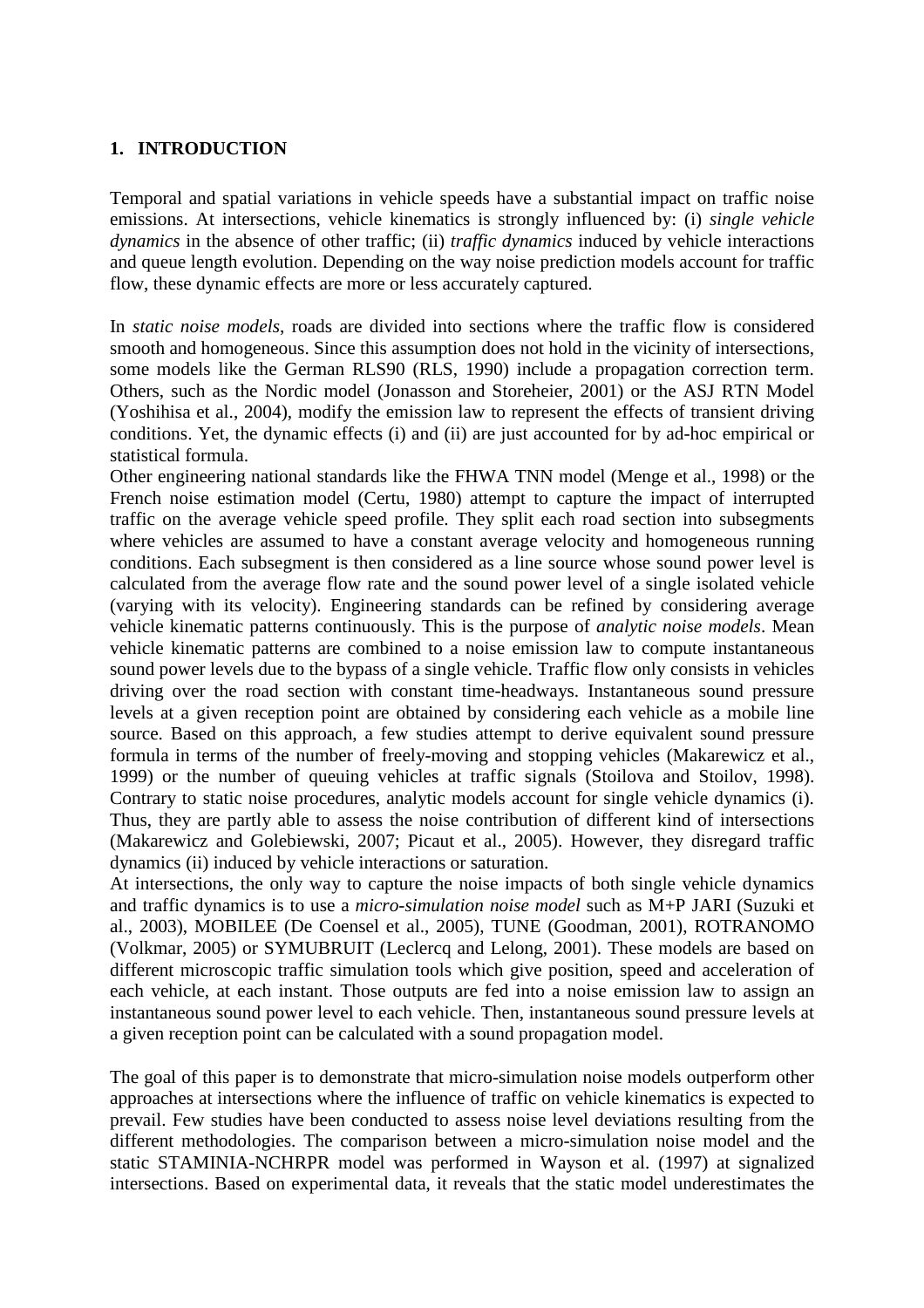noise levels compared to the simulation model. De Coensel et al. (2006) derived analytical correction formula for engineering national standards to catch-up the noise deviation compared to a micro-simulation model at different kind of intersections. In the same spirit, this study will highlight the need to capture traffic dynamics to improve noise estimates, especially in oversaturated conditions. For this, emission levels produced by: (i) a static noise emission procedure; (ii) a well-established analytic noise model and (iii) a micro-simulation noise package will be compared. Both signalized intersections and roundabouts will be studied in undersaturated and oversaturated conditions.

The first part of this paper will expose the geometric layout of the studied site when it is transformed into a signalized intersection or a roundabout. Demand rates representative of a 2h-commuting period as well as kinematic parameters will also be presented. Then, a detailed description of the static, analytic and micro-simulation noise models will be performed. The second section will highlight the results of the comparison between the three models before stating some concluding remarks.

# **2. METHODOLOGY**

# **2.1. Case study**

## *2.1.1. Geometric design*

The case study consists of a major road crossing a minor road with traffic demands of respectively  $\Delta_1$  and  $\Delta_2$  (see figure 1a).



**Fig.1. Case study**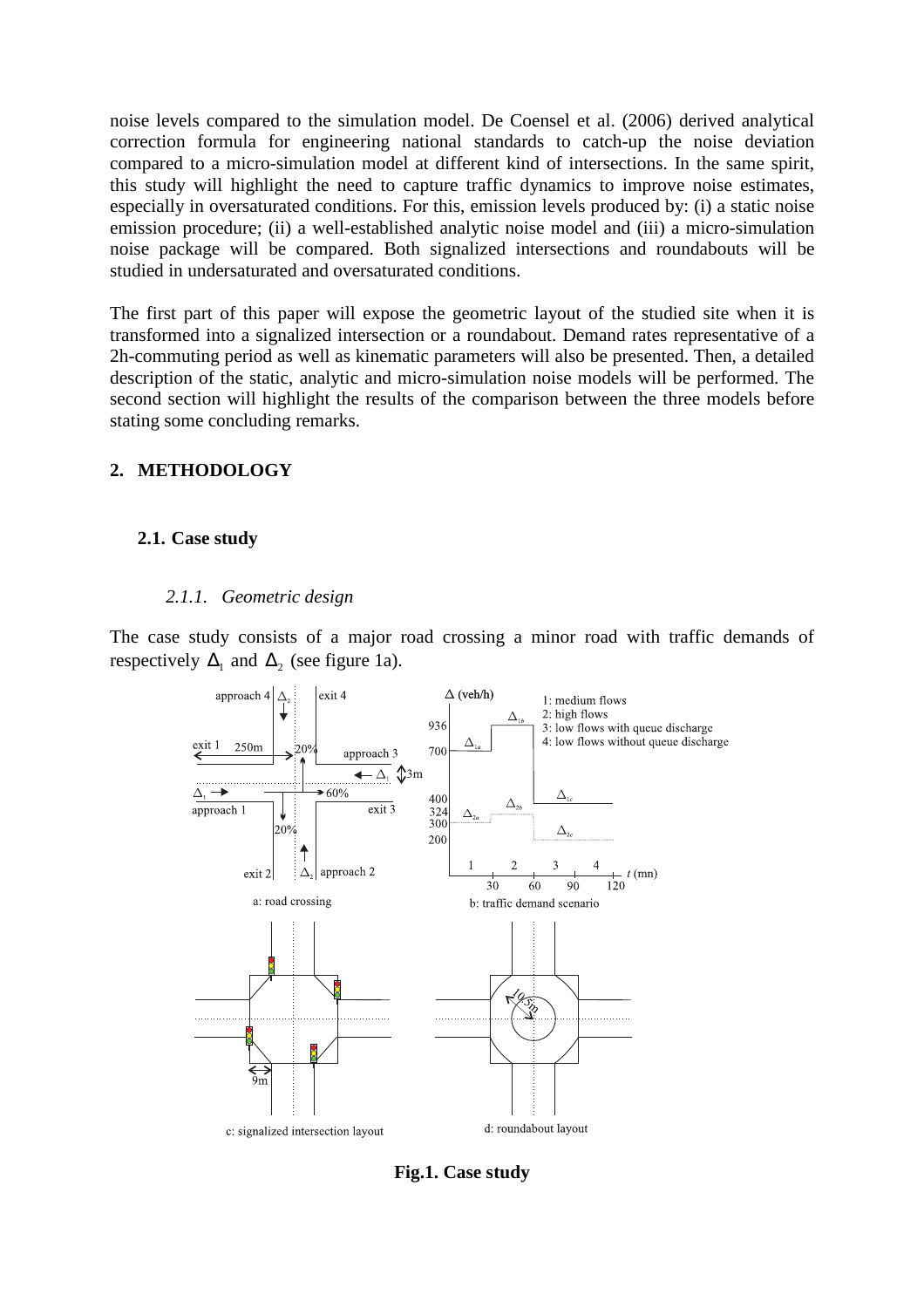The four approaching and the four departure arms are one-lane sections of 3m-width. Their length is set equal to 250m since the noise impacts of road crossings can be neglected at farther distances. The signalized intersection and roundabout layouts are represented in figures 1c and 1d. They were chosen so that the stop-lines of the signalized intersection correspond to the yield-lines of the roundabout entries. The inscribed circle diameter of the roundabout is 24m and the circulatory roadway is 3m-width. At the signalized intersection, the distance between the stop line and the line extended from the edge of the intersection road is 9m. The green period *G* is set to 27s (respectively 16s) for the major (respectively the minor) road. The signal cycle  $c$  is equal to 55s to account for lost-times during both signal phases.

## *2.1.2. Demand flow scenario*

The chosen demand scenario is representative of a morning commuting period. On the major (respectively the minor) road, the traffic demand pattern is a step function (see figure 1b) with three thresholds  $\Delta_{1a}$ ,  $\Delta_{1b}$  and  $\Delta_{1c}$  (respectively  $\Delta_{2a}$ ,  $\Delta_{2b}$  and  $\Delta_{2c}$ ). Four different periods are separately studied in the sequel. The first 30mn-period is a free-flow period (undersaturated regime) with medium demand thresholds on both roads. The next 30mn-period is a peak period (oversaturated regime) with high demand thresholds which trigger a queue on the major road. Traffic conditions become fluid again during the next 30mn-period when the demand rates drop to low levels. Note that few minutes are required to discharge the queue before recovering free-flow conditions. Finally, the fourth 30mn-period is also a free-flow period with low demand thresholds. With this demand profile, the Highway Capacity Manual (TRB, 2000) predicts the same average delay and 95 *th* -percentile queue for both intersection types at the end of the peak period: 62s and 36 queuing vehicles on approaching arms 1 and 3; 19s and 5 queuing vehicles on approaching arms 2 and 4. This study only focuses on one category of vehicles (light-duty vehicles) to ease comparison. The origin-destination matrix is the same for each arm: 20% of traffic turns left or right; 60% goes straight ahead. In the sequel  $\Delta_{ii}$  denotes the demand rate between approach *i* and exit *j*.

# *2.1.3. Vehicle kinematics*

Vehicle kinematic parameters are chosen to match the speed profiles commonly observed at signalized intersections or roundabouts and recommended by the U.S. Federal Highway Administration (Robinson, 2000; Rodegerdts, 2004). The *free-flow speed u* on each arm is set to 54km/h. For the given roundabout geometry, the *circulatory speed*  $u_c$  (speed on the circulatory roadway) is chosen equal to a constant value of 21.2km/h. The *operating speed <sup>t</sup> u* for turning movements at the signalized intersection is set equal to 16.6km/h. The *desired deceleration rate d* is calibrated from the FHWA stopping sight distance. For both intersection types and an initial speed of 54km/h, a value of 73m is recommended which induces an average deceleration rate of 2.6m/s<sup>2</sup> if a 2s-reaction time is assumed. The *desired acceleration rate a* is assumed to decrease with velocity:  $a = 1.5 \text{m/s}^2$  if  $v \in [0; 21] \text{ km/h}$ ;  $a = 1 \text{ m/s}^2$  if  $v \in [21; 36] \text{ km/h}$ ;  $a = 0.5 \text{ m/s}^2$  otherwise.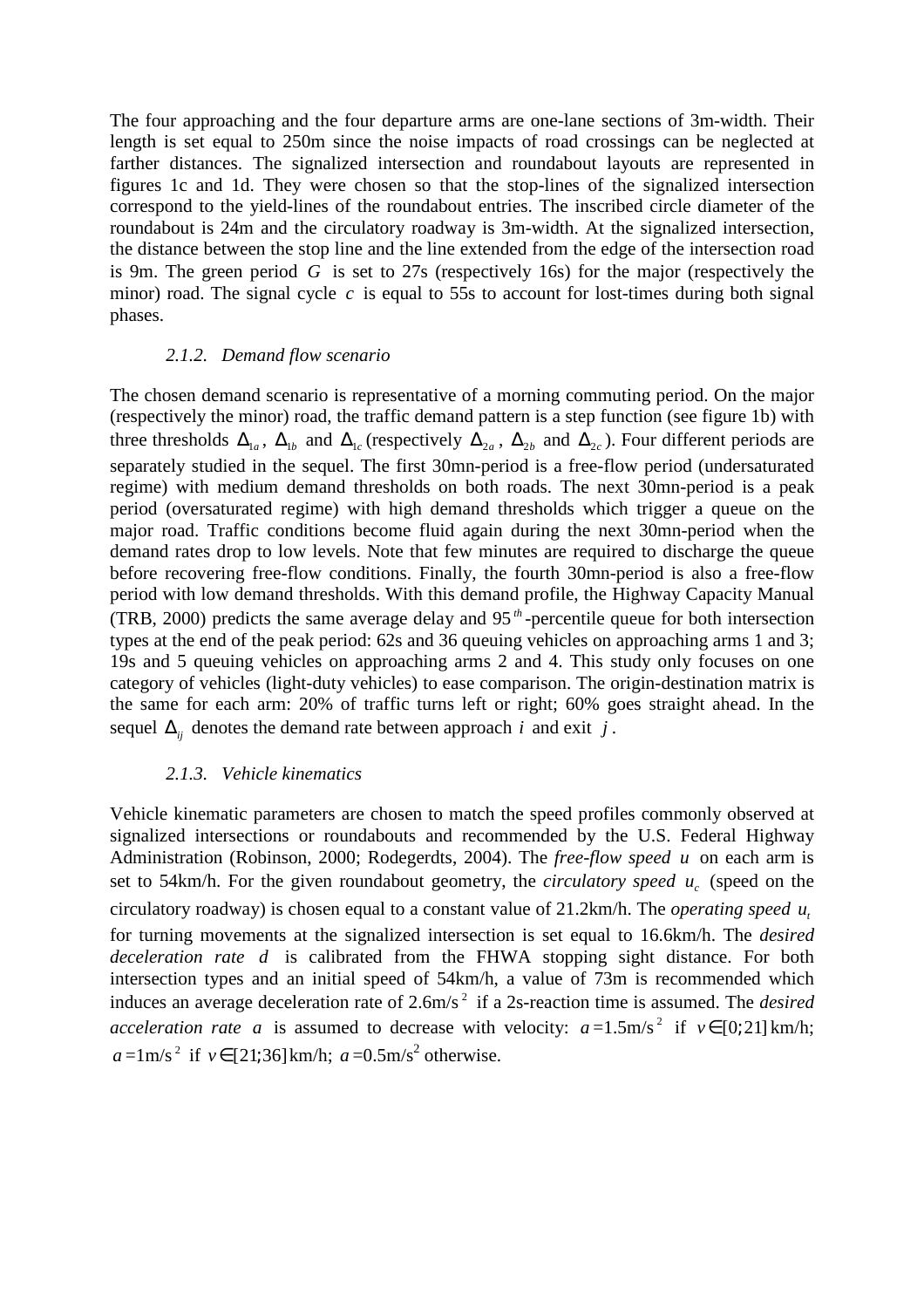#### **2.2. Noise calculation process**

#### *2.2.1. Noise emission laws*

The FHWA noise emission database (Fleming et al., 1995) is selected to characterize all lightduty vehicles. This hypothesis was chosen to adapt this study to a North American context. The maximum A-weighted sound energy level  $E_A$  due to the passby of a single vehicle at 15 meters to the side and 1.5m high depends on the velocity  $v$  (in km/h) and on throttle conditions:

$$
E_A(v) = (0.6214v)^{41.7/10}10^{1.1/10} + 10^{C/10} \text{ with } \begin{cases} C = 50.1 \text{ for crucial in the interval } C = 67.0 \text{ for full throttle} \\ C = 67.0 \text{ for full throttle} \end{cases}
$$
 (1)

Sound energy levels can be converted to sound power levels  $L_{wn}$  emitted by a single vehicle *n* according to the following equation:

$$
L_{wn} = 10\log(E_A) + 31.5 \quad \text{(in dB(A))} \tag{2}
$$

Emission laws for both throttle conditions are depicted in figure 2a. The throttle conditions are specified by the acceleration rate: (i) full throttle for  $a \ge 0.5$ m/s<sup>2</sup>; (ii) cruising throttle otherwise. Note that emission laws are the combination of the engine-exhaust noise which is the primary source of sound waves for speeds below 30km/h and of the tire-pavement noise.



#### **Fig.2. Noise calculation**

#### *2.2.2. Sound propagation model*

The propagation model consists in calculating at each instant the noise attenuation between every vehicle on the intersection and any reception point *P* . In this study, the refection and diffraction effects are neglected since: (i) the goal is to compare different noise emission procedures independently of the surrounding environment; (ii) noise levels will be calculated close to the road sections.

Each vehicle  $n$  is considered as a moving line source. The attenuation due to geometrical spreading depends on its distance  $d_n$  from  $P$ , its length  $l_n$  and its angle  $\Theta_n$  which vary in terms of the positions at the beginning and the end of the time-step ∆*t* (see figure 2b). The instantaneous sound pressure level at *P* is given by:

$$
L_{Aeq,\Delta t} = 10 \log \left( \sum_{n} \frac{\Theta_n}{2\pi d_n l_n} 10^{\frac{L_{\text{win}}}{10}} \right)
$$
 (3)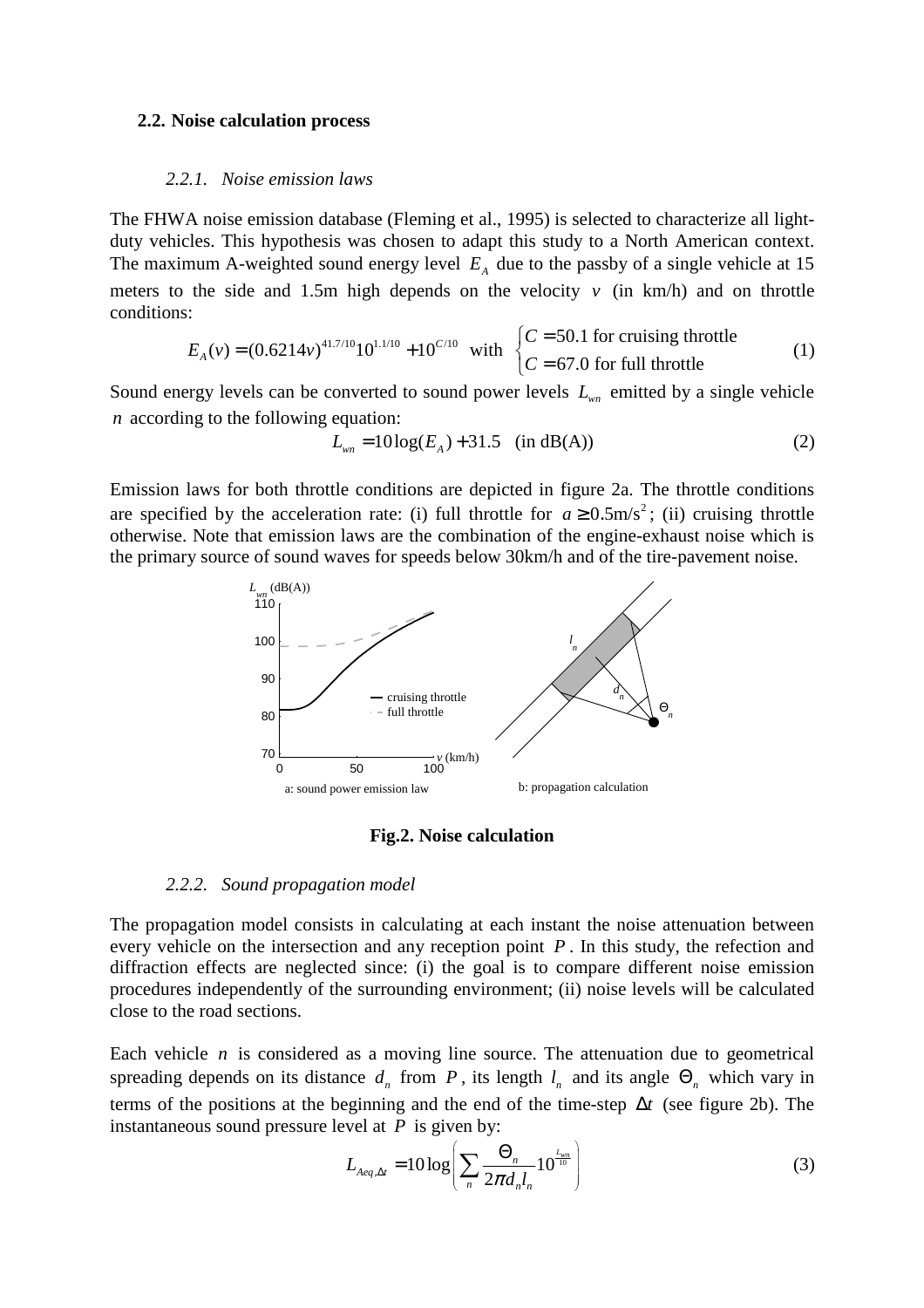Note that the instantaneous sound power level of the source, *Lwn* , is directly given by the noise emission model (function of vehicle speed and acceleration).

In static and analytic noise models, vehicles are distributed over the road sections with constant time-headways equal to the inverse of the demand rate. Since this traffic flow representation is unrealistic, the time-series of  $L_{Aeq, \Delta t}$  are not meaningful. On the contrary, in micro-simulation noise models, vehicles are directly output from the traffic flow simulation model which attempts to reproduce real traffic conditions. As a result, it is relevant to study the shape of the  $L_{Aea, \Delta t}$  distributions.

### *2.2.3. Noise descriptors used for the comparison study*

The static, analytic and micro-simulation noise models will be compared in terms of the equivalent sound pressure level,  $L_{Aeq,T}$  over a given period  $T = m\Delta t$  ( $m \in \mathbb{N}$ ):

$$
L_{Aeq,T} = 10 \log \left( \frac{1}{m} \sum_{j=1}^{m} 10^{L_{Aeq,j}\Delta t} \right) \tag{4}
$$

Values of  $L_{Aeq,T}$  will be calculated for the four 30mn-periods of the demand scenario. A set of 24 reception points along the major road is chosen. Two receptors ( $M_1$  and  $M_{24}$ ) are at 225m from the intersection center, two others ( $M_{12}$  and  $M_{13}$ ) are placed between the major and the minor road. The other twenty receptors are set along the approaching and departure arms at 5m from the road axis and are 5m-spaced (see figure 3).



**Fig.3. Location of the reception points** 

### **2.3. Traffic flow representations**

In the static and analytic noise models, traffic volume between approach *i* and exit *j* is simply accounted for by distributing vehicles with time-headways equal to  $1/\Delta_{ii}$ . While this traffic flow representation may be acceptable for low volumes, it is inaccurate as soon as one of the approach is congested. Indeed, it disregards the drop in effective traffic flows due to the capacity constraint of the congested arm. This issue is overcome in the micro-simulation noise model which can explicitly represent oversaturated conditions.

*2.3.1. Static model* 

In the chosen static noise model (as in all existing static noise models), the intersection impact on single vehicle dynamics is not explicitly accounted for. The operating speed on the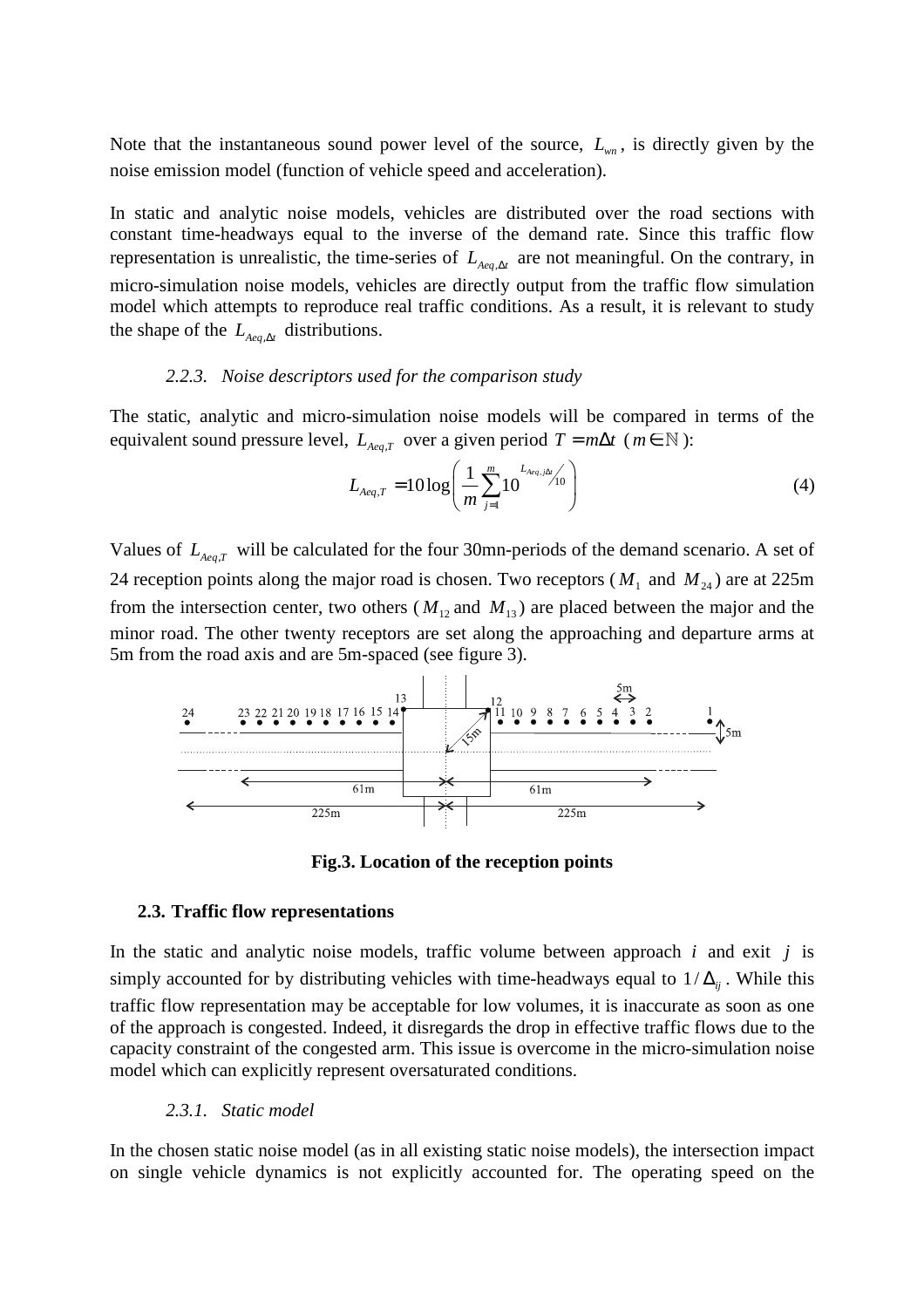approaching and departure sections is equal to the free-flow speed *u* whatever the traffic volume is. All vehicles are assumed to run on cruising conditions. The layout reduces to a set of northbound, southbound, eastbound and westbound roadways without detailing vehicle movements in the core of the intersection.

#### *2.3.2. Analytic model*

The chosen analytic model is a refinement of the FHWA TNN model (Menge et al., 1998). Instead of averaging the vehicle speed profiles per subsegment, it considers them continuously. Vehicle speeds and running conditions are given at each instant by the average kinematic patterns depicted in figure 4. They are in perfect agreement with the kinematic parameters presented in section 2.1.3. Contrary to the TNN model, speed profiles vary with the intersection type. Moreover, two modes of motion are distinguished: stopping vehicles and freely-moving vehicles which are not disturbed by vehicle interactions or traffic signal control.



**Fig.4. Average kinematic patterns used in the analytic noise model** 

The proportion *p* of stopping vehicles and the average waiting time  $\tau$  at the stop or yield lines are derived from probabilistic calculation. At signalized intersections *p* and  $\tau$  only depend on the traffic signal cycle:  $p = (c - G)/c$  and  $\tau = (c - G)/2$ . At roundabouts they are influenced by: (i) the headway distribution and the traffic volume  $q_c$  on the circulatory roadway; (ii) the minimum headway on the circulatory roadway  $t_{mc}$  and (iii) the minimum headway  $t<sub>f</sub>$  between two consecutive insertions (referred to as the *follow-up time*). Assuming a shifted exponential distribution of the headways:

$$
p = q_c t_{mc}
$$
 and  $\tau = e^{t_{fc} q_c/(1 - q_c t_{mc})} \left( \frac{1}{q_c} + \frac{t_{fc}}{e^{t_{fc} q_c/(1 - q_c t_{mc})}} - 1 \right)$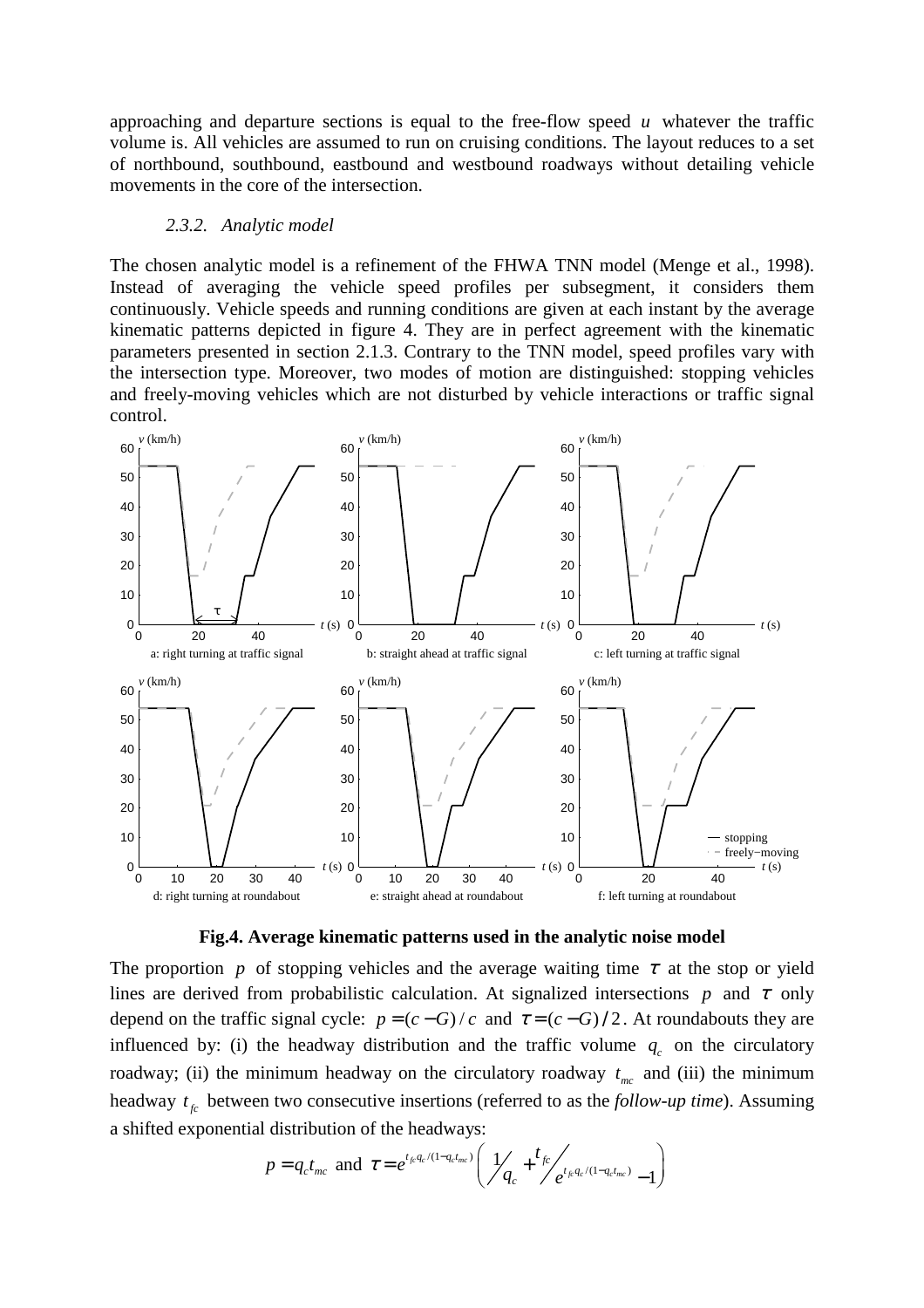Values of  $t_{mc}$  and  $t_{fc}$  will be given in the next section.

## *2.3.3. Micro-simulation model*

In the chosen micro-simulation noise model, vehicle positions, speeds and accelerations used by the noise calculation process are output from a microscopic traffic flow model. This model is based on: (i) a *car-following algorithm* to simulate vehicle trajectories (Leclercq et al., 2007; Leclercq, 2007); (ii) an *insertion decision algorithm* to rule the merging or the crossing movements at intersections (Chevallier and Leclercq, 2008a,b). Compared to other classical micro-simulation tools listed by the Federal Highway Administration such as VISSIM, CORSIM, INTEGRATION, PARAMICS or SIMTRAFFIC, the chosen traffic flow model is able to represent relevant merging or crossing behaviors when the intersection is hindered by a congestion spilling back from downstream. See Chevallier and Leclercq (2008a) for more details on this point.

In this paper, the traffic flow model is greatly simplified since no congestion comes from downstream (i.e. the departure arms are never congested). The car-following algorithm reduces to Newell's model (Newell, 2002). It assumes that the velocity of any vehicle *n* at time  $t$ ,  $v_t^t$  $v_n^t$ , only depends on the spacing  $s_n^t$  with its leader *n*-1. Its position at the next simulation time-step  $t + \Delta t$ ,  $x_n^{t + \Delta t}$  $x_n^{t + \Delta t}$ , is given as the minimum between the position it is willing to reach (*free-flow term*) and the position it cannot overpass due to the downstream vehicle (*congested term*):

$$
x_n^{t+\Delta t} = \min \left[ \underbrace{x_n^t + \min(u, v_n^t + a(v_n^t) \Delta t) \Delta t}_{\text{free-flow term}}; \underbrace{(1-\alpha)x_{n-1}^t + \alpha x_{n-1}^t + v_{n-1}^t \Delta t - s_e(v_{n-1}^{t+\Delta t})}_{\text{congested term}} \right]
$$
(5)

where  $s_e(v) = s_0(w + v) / w$  is the equilibrium spacing corresponding to speed *v* in congestion;  $\alpha = w\Delta t / s_0$  is a non-dimensional coefficient; *w* is the speed at which a queue spills back;  $s_0$ is the minimum spacing when vehicles are stopped.

The free-flow speed *u* and the acceleration rate *a* are set equal to the values presented in section 2.1.3. To suite urban conditions we chose  $w=21.1 \text{ km/h}$ ,  $s_0=5.9 \text{ m}$ . Stability of equation (5) is ensured when the Courant-Friedrich-Lewy's condition  $\Delta t < s_0 / w$  is met. We set  $\Delta t = 1$ s for convenience.

When there is no spillback phenomena, the insertion decision algorithm is simply a classical gap-acceptance algorithm. A non-priority vehicle is allowed to cross or merge into a priority stream if:

- the follow-up time  $t<sub>f</sub>$  (for the roundabout) or  $t<sub>f</sub>$  (for the signalized intersection) has elapsed since the previous non-priority vehicle has performed its manoeuvre;
- the next conflicting vehicle is beyond a distance  $d_{\mu}$  from the conflict point.

The follow-up time aims at capturing the wasted time due to acceleration constraints. As the microscopic model already incorporates bounded acceleration in the free-flow term of equation (5), it is set equal to the minimum headway on the circulatory roadway  $t_{fc} = t_{mc} = s_0 (w + u_c) / (wu_c) = 2s$  or on the internal links of the signalized intersection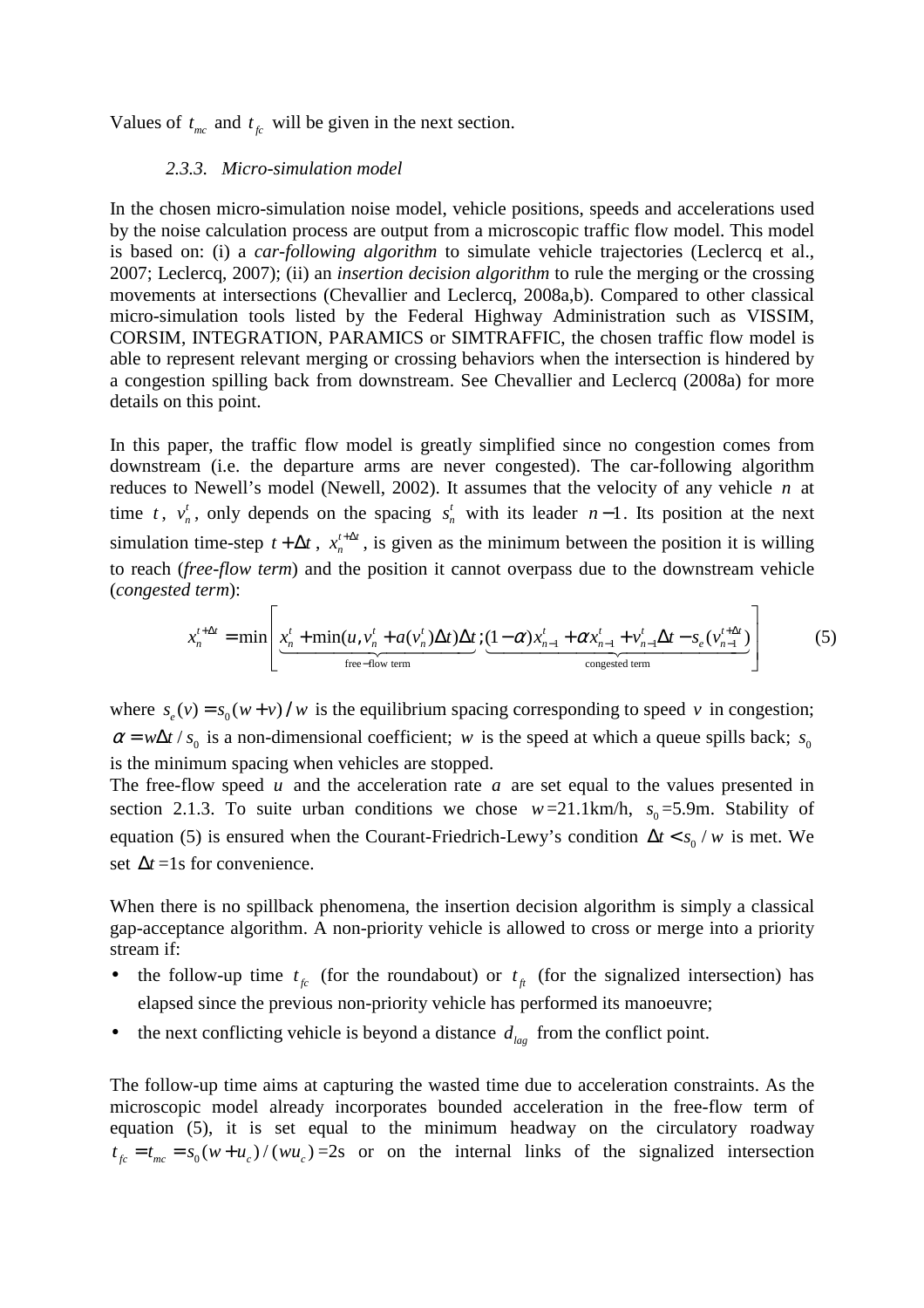$t_{\hat{f}} = t_{\hat{f}} = s_0(w + u_t)/(wu_t) = 2.3$ s. For the roundabout, to conform with classical entry capacity curves, we set  $d_{lag} = u_c t_{mc} = 11.8$ m. For the signalized intersection,  $d_{lag}$  is computed as the product of the time needed to cross the opposite 3m-width road (which depends on the initial speed of the non-priority vehicle) with the speed of the next conflicting vehicle (which evolves in time if it is accelerating).

# **3. RESULTS**

#### **3.1. Roundabout case study: comparison of the traffic noise methodologies**

For the roundabout scenario, the equivalent sound pressure levels  $L_{Aea,30mn}$  obtained at all receptors during each 30mn-period are depicted in figure 5a. Whatever the traffic demand is, all models produce the same average noise levels far from the intersection, at reception points  $M_1$  and  $M_{24}$  where all vehicles are running at constant free-flow speeds. Simple procedures like the static noise emission model are therefore sufficient to assess acoustic levels in homogeneous traffic. Yet, they are irrelevant closer to intersections. On the one hand, they predict erroneous noise levels since they disregard the junction layout. By neglecting the curvature of the circulatory roadway, the distance between receptors  $M_{12}$  and  $M_{13}$  and the road axis is longer than it should be. This induces an irrelevant decrease in sound pressure levels next to the central island. On the other hand, they fail in capturing spatial noise variations around the road crossing by disregarding single vehicle dynamics. Globally, the sound levels predicted by the static model remain constant. They are underestimated compared to the analytic or the micro-simulation models since full throttle conditions are not caught by the static method.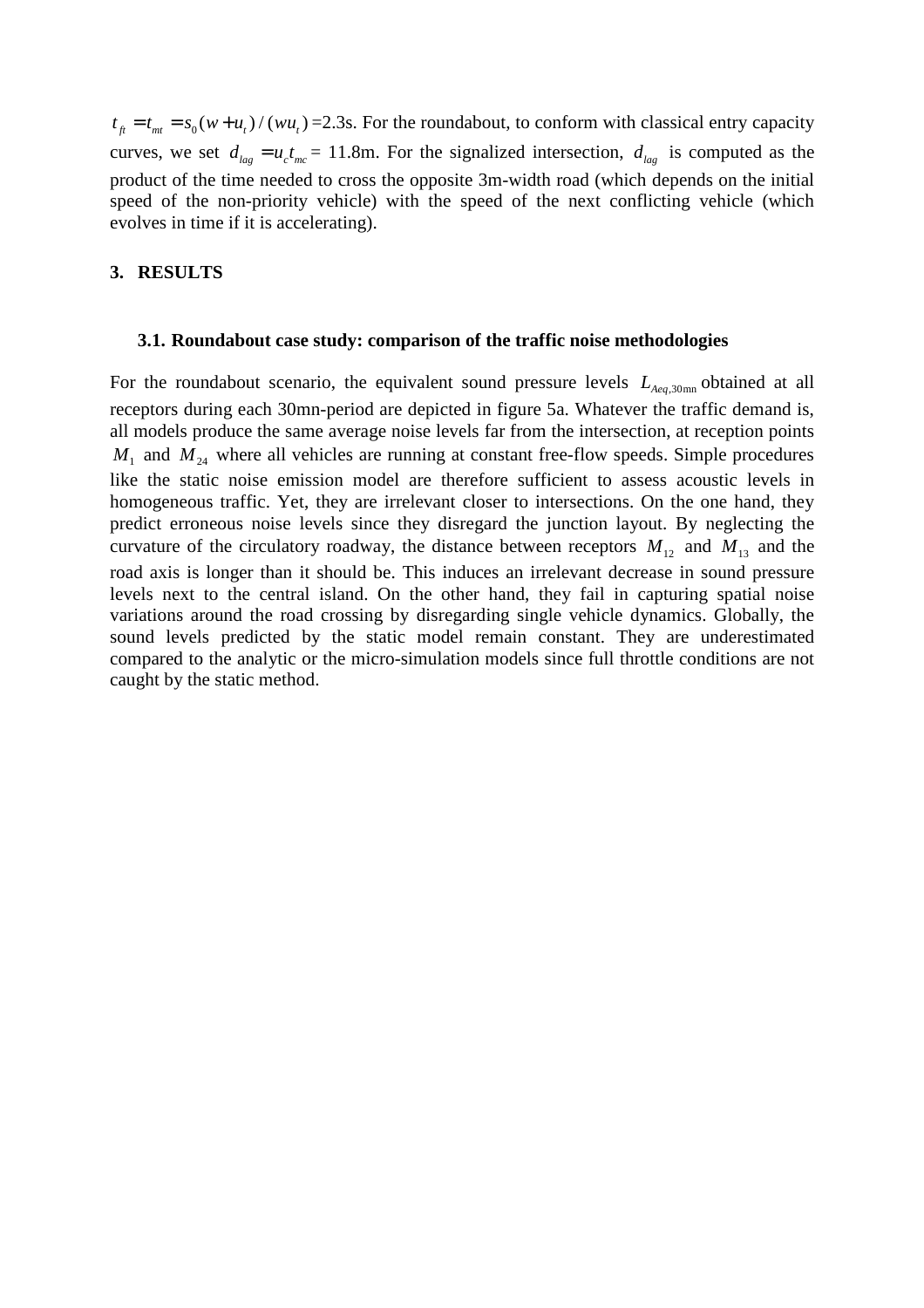

**Fig.5. Predicted noise levels at the roundabout and the traffic light by different methodologies** 

By accounting for single vehicle dynamics, the analytic and micro-simulation noise models give similar noise variation trends. Firstly, they both predict a rise in noise emissions at receptors  $M_{10}$  and  $M_{11}$  which is triggered by stopping vehicles accelerating on the circulatory roadway to recover their maximum turning speed. Note that during the low traffic period this phenomena almost disappears since very few vehicles are disturbed at the conflict point. Secondly, they estimate lower noise levels at reception points  $M_{12}$  and  $M_{13}$  because of reduced speeds on the circulatory roadway. Finally, they both produce a noise increase at the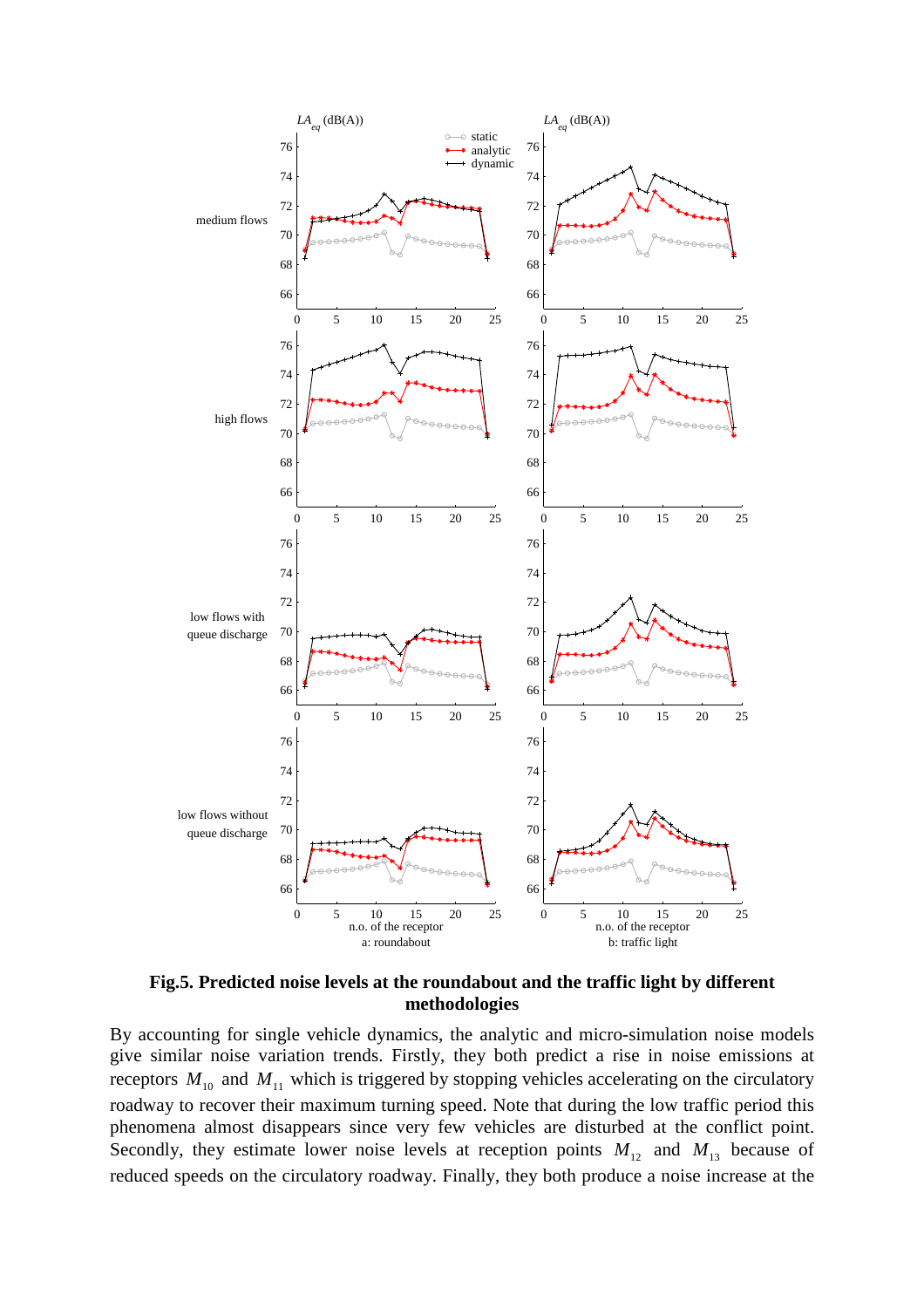beginning of the departure links (see receptor  $M<sub>14</sub>$ ) due to accelerating vehicles leaving the roundabout. Notice that, sound emissions progressively decrease along the next 60m until all vehicles recover the free-flow speed.

Despite substantial agreement in noise variations, the absolute noise estimates given by the analytic and micro-simulation models are very different, especially when traffic flow dynamics has a substantial impact on sound emissions. The largest discrepancy between both models occurs in high traffic. Noise levels are 2.5dB(A) higher with the micro-simulation model since it fully captures the queues spilling back on the approaching links. Queuing vehicles accelerate and stop several times before entering the circulatory roadway. Since noise emissions are higher in full throttle conditions than in cruising mode at maximum speed (54km/h) (see figure 2a), the equivalent sound pressure levels at all reception points rise up. This increase in noise levels is more sticking than the one occurring with the analytic method which is due to the overestimation of traffic volumes (remind that analytic models neglect capacity restrictions in congestion). To a smaller extent, noise variations also affect the medium and low traffic periods. Along the approaching links, noise levels predicted by the analytic model tend to slightly lessen because of decelerating vehicles near the intersection. This phenomena is balanced in the micro-simulation model by the contribution of stop-and-go vehicles trapped into small transient queues before entering the circulatory roadway. Finally, it is worth noticing that, in low traffic, noise deviation between the analytic and the microsimulation models is greater during the first 30mn-period than during the second one. Indeed, in the micro-simulation model, some vehicles are still queuing on the major road at the beginning of the first period until the queue formed during the peak period has totally discharged. This queue dissipation phenomena is not accounted for in the analytic model which reduces the noise emissions.

## **3.2. Traffic light case study: comparison of the traffic noise methodologies**

Results for the traffic light scenario are illustrated in figure 5b. The equivalent sound pressure levels predicted by the static model are the same as in the roundabout scenario since this method disregards both geometric effects and single vehicle dynamics. With the analytic model, the increase in noise levels at receptors  $M_{10}$  and  $M_{11}$  is more striking than previously since the number of stopping vehicles is more important at the traffic light than at the roundabout. Sound levels in the vicinity of the intersection center, at receptors  $M_{12}$  and  $M_{13}$ , are still lower than at the entries or the exits. However, they exceed the levels received at the roundabout because of non-stopping vehicles which go through at maximum speeds during green. Again, deviations between the analytic and the micro-simulation results are greater during the first period of low traffic than during the second one because of the queue discharge time effect. One could have expected that during the last low traffic period, the analytic and micro-simulation models had produced the same outputs. Yet, as in the roundabout scenario, short transient queues modeled by the micro-simulation tool on the approaching arms, trigger an increase in noise levels (up to 1dB(A)) next to the junction center. This effect spreads out and amplifies during the medium traffic period since queues are longer and more sustainable. Particularly, noise variations between both methods are more than 2dB(A). In oversaturated conditions, sound level differences are maximum and reach the same levels as in the roundabout scenario (2.5dB(A)) since queues spill back up to receptor  $M_{_1}$  .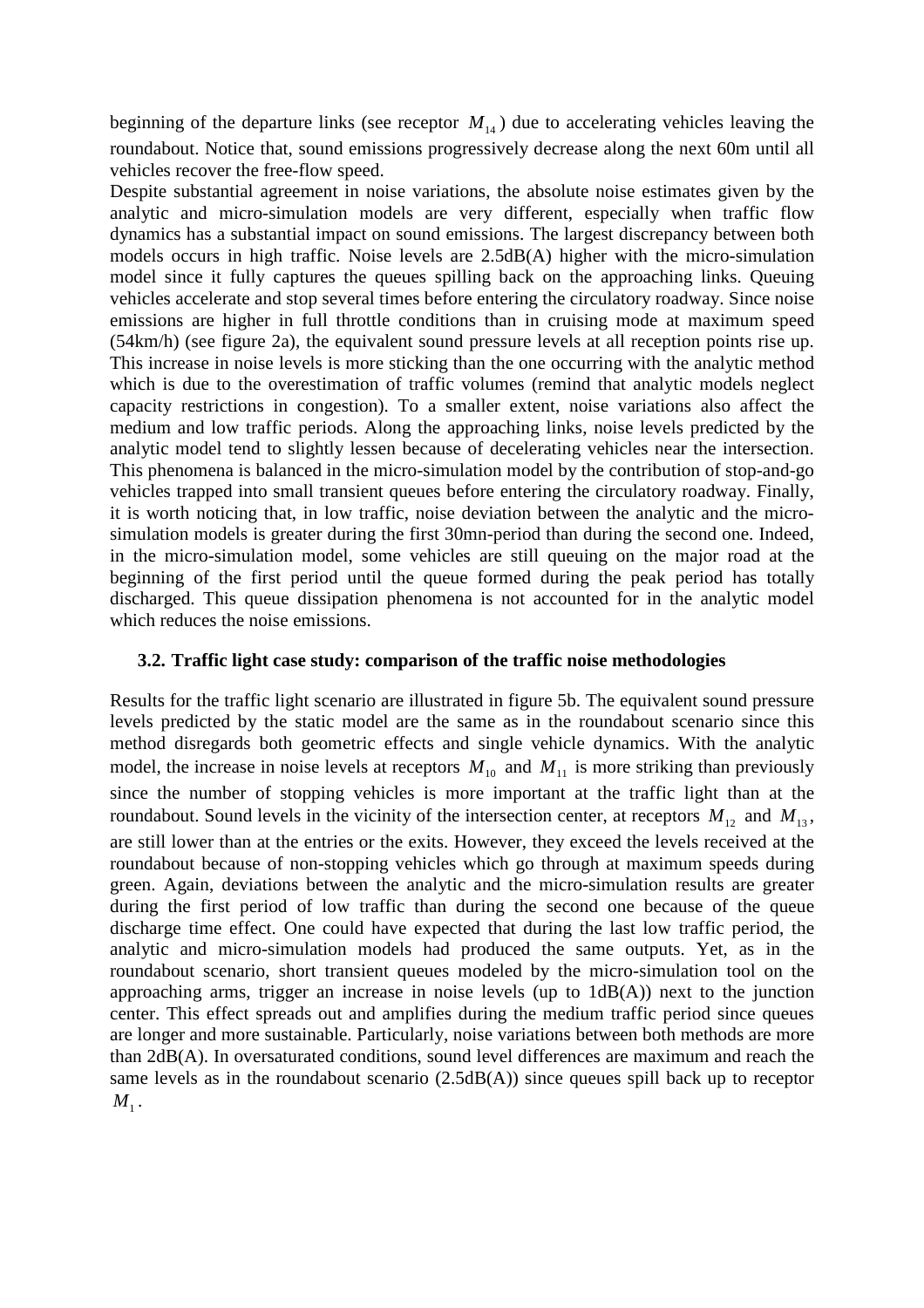### **3.3. Noise impacts of roundabouts and traffic lights**

Since traffic dynamics was shown to greatly influence sound pressure levels close to a road crossing, the micro-simulation results were used to compare the noise contribution of roundabouts and signalized intersections. As depicted in figure 6, replacing a roundabout by a traffic light can induce higher noise levels (up to 2.5dB(A)) in low and medium traffic. In low traffic, the increase concentrates in the vicinity of the intersection because of: (i) a greater number of stopping vehicles; (ii) non-stopping vehicles during green going straight ahead at high velocity. In medium traffic, it spreads out around the intersection arms due to longer and systematic queues. As soon as saturation is reached, the noise contributions of roundabouts and signalized intersections become similar.



## **Fig.6. Noise abatement by transforming a signalized intersection into a roundabout**

The noise impact comparison between both intersections can be refined through the analysis of the  $L_{Aeq,1s}$  output by the micro-simulation model. In figure 7, the  $L_{Aeq,1s}$  distributions, calculated at receptors  $M_1$ ,  $M_7$ ,  $M_{11}$  and  $M_{16}$ , are plotted for the whole 2h-simulation period and for each 30mn-period.

By averaging the *LAeq*,1s frequencies over 2h, several peaks can be pinpointed:

- *free-flow speed peak*: at receptor  $M_1$  or  $M_7$ , the peak at about 72dB(A) represents vehicles driving past the receptor at free-flow speed;
- *acceleration peak*: at receptors  $M_7$ ,  $M_{11}$  and  $M_{16}$ , the right side peak at about 78dB(A) characterizes accelerating vehicles either trapped in a queue or leaving the intersection;
- *opposite side peak*: at receptor  $M_{16}$ , the peak at about 69dB(A) represents the effect of accelerating vehicles on the opposite side.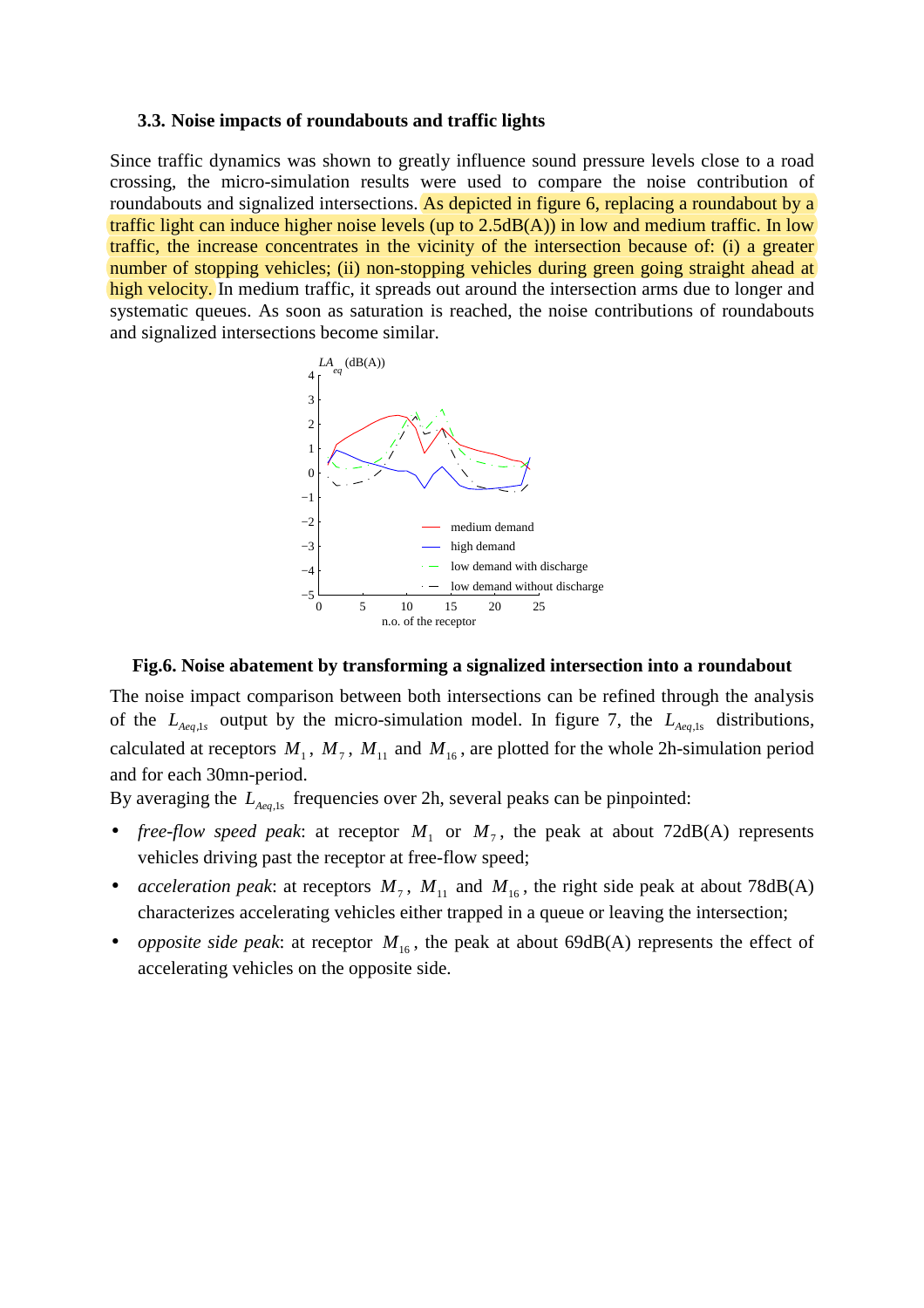

Fig.7. Distributions of the micro-simulated  $L_{Aeq,1s}$  at four reception points

The frequency of those peaks vary with the traffic volume. It is also appealing to highlight how they evolve in space and differ from roundabouts to signalized intersections. Far from the junction, whatever the traffic demand, distributions are quite similar between both infrastructures. They are characterized by the free-flow speed peak which grows with traffic volume. This peak also occurs closer to the entry point, at receptor  $M_7$ , especially in low traffic. It coexists with the acceleration peak when congestion spills back on the approach arm. At roundabouts, the acceleration peak only occurs in high traffic volumes while it also affects the medium traffic period at signalized intersections (because of longer queues). It grows up at reception point  $M_{11}$  where all stopping vehicles are accelerating away from the entry lines. It sustains around the departure arms (see receptor  $M_{16}$ ) until vehicles recover the free-flow speed. The opposite side peak appears at receptors  $M_{16}$  for both intersection types. In medium traffic, the value of this peak decreases for the roundabout case since vehicles on the opposite road stay in cruising conditions instead of stopping and the accelerating like at the signalized intersection. Finally, at all receptors and for both intersection type, the noise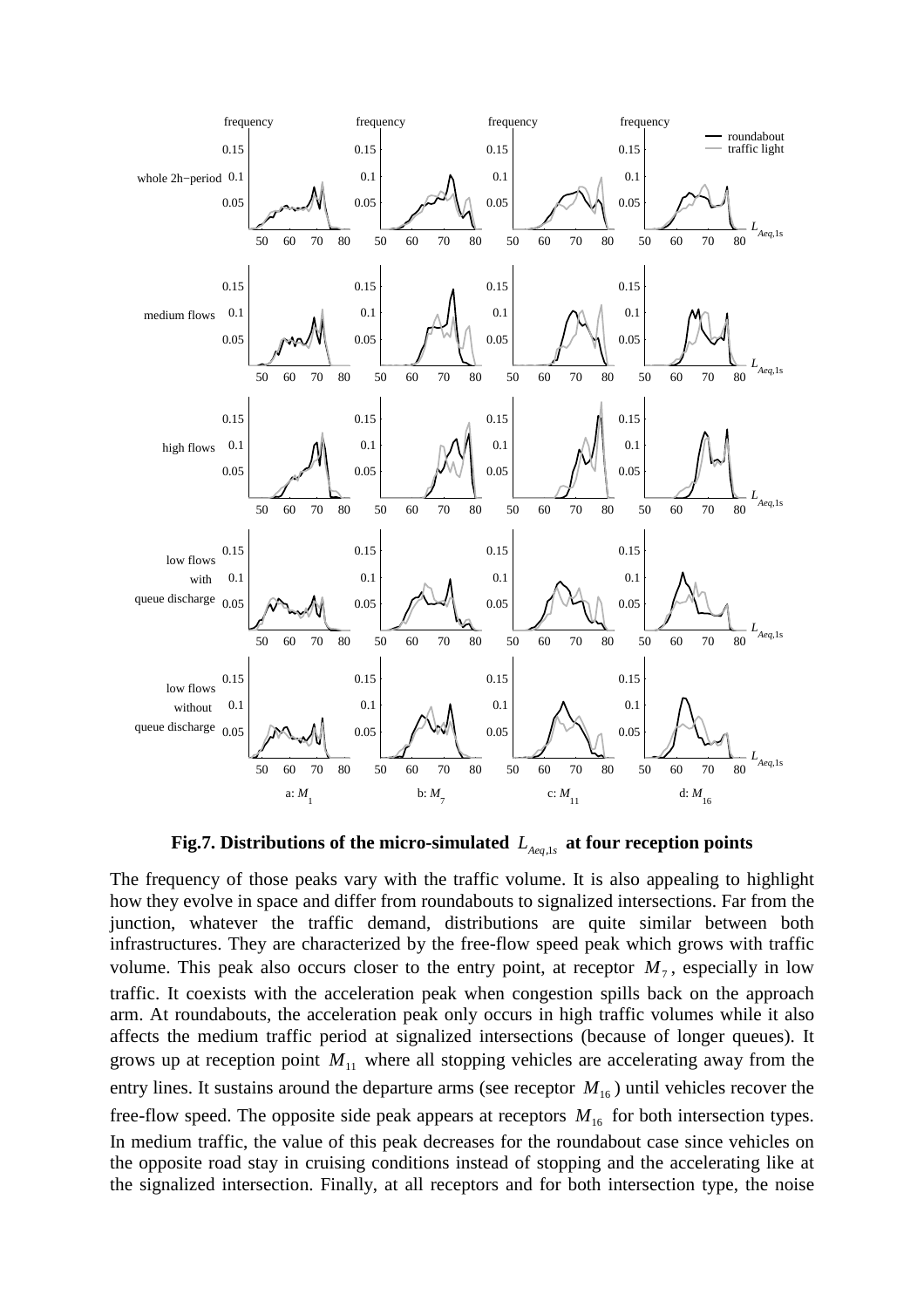levels below 60dB(A) represent situations during which no vehicle is around the reception point. They are all the more frequent as the traffic volume is low. Because of queue formation at reception point  $M_7$ , they do not occur neither in medium nor in high traffic. The frequency of low levels is generally the same for both the roundabout and the signalized intersection except in high traffic at points  $M_{11}$  and  $M_{16}$ . In this case, the left tailed-distribution at the signalized intersection reveals that the discharge flow due to the traffic light is pulsed, contrary to the flow crossing the roundabout. Indeed, frequent low levels at around 62dB(A) occur when both signal phases are red: incoming vehicles are stopped and no exiting vehicle pass by the receptors.

# **3.4. Discussion**

Static methods, which neglect geometric factors, changes in average kinematic patterns as well as traffic flow dynamics, are irrelevant to perform noise impact assessment near junctions. Furthermore, it seems hazardous to account for these phenomena by applying some ad-hoc corrective formula. Indeed, the discrepancy between the static and micro-simulation results is not only proportional to the traffic volumes or the distance to the intersection. It varies with the proportion of stopping vehicles, the average waiting-time and the stochastic queue evolution which are cumbersome to predict outside a traffic simulation tool.

Methods accounting for single vehicle dynamics appear to be more efficient in conducting noise impact appraisals at intersections. The highest noise levels at roundabouts and signalized intersections stand just downstream of the entry lines and at the beginning of the departure links because of accelerating vehicles. Yet, at junctions, most of accelerating phases stem from traffic flow dynamics which govern queue length formation and evolution. By explicitly catching these dynamic effects, micro-simulation models produce more relevant noise estimates. Although differences between analytic and micro-simulation outputs are moderate in low traffic (less than 1dB(A)), they go up with traffic demand. In medium traffic, the impact of short transient queues upstream of the conflict points can trigger a 1.5 dB(A) increase in noise levels that is not captured by the analytic model. Furthermore, in oversaturated conditions, noise levels rise up of more than 2.5dB(A) with the microsimulation tool because of stop-and-go vehicles trapped into queues.

Another asset of micro-simulation models is to improve noise impact comparison between different kinds of junctions. By accounting for traffic flow dynamics, the estimated noise outputs are fully sensitive to the level of service of the road crossing layout. In light and medium traffic, replacing a signalized intersection by a roundabout can trigger a 2.5 dB(A) noise abatement. This result is in agreement with recent experimental studies (Berengier, 2002) or results found with another micro-simulator (De Coensel et al., 2006). The acoustic gain is triggered by: (i) lower velocities inside the junction, especially for non-disturbed through movements; (ii) a lower number of stop-and-go periods. To illustrate the second point, the average queue lengths on the major road given by the HCM formula (TRB, 2000) can be compared. It falls from 6.9 (respectively 14.2) vehicles at the signalized intersection to 1.3 (respectively 5.5) vehicles at the roundabout during the low (respectively the medium) traffic period. Better operating performance of roundabouts in undersaturated traffic conditions is therefore favorable with regard to acoustic patterns. In oversaturated conditions, both signalized intersections and roundabouts seem to have the same acoustical impact. Indeed, the traffic calming effect of roundabouts becomes negligible. Equivalent sound pressure levels are bounded by the emissions of stop-and-go vehicles on the congested approaching arms. The intersection type only influences the spatial extension of the highest noise levels which is linked to its capacity performance.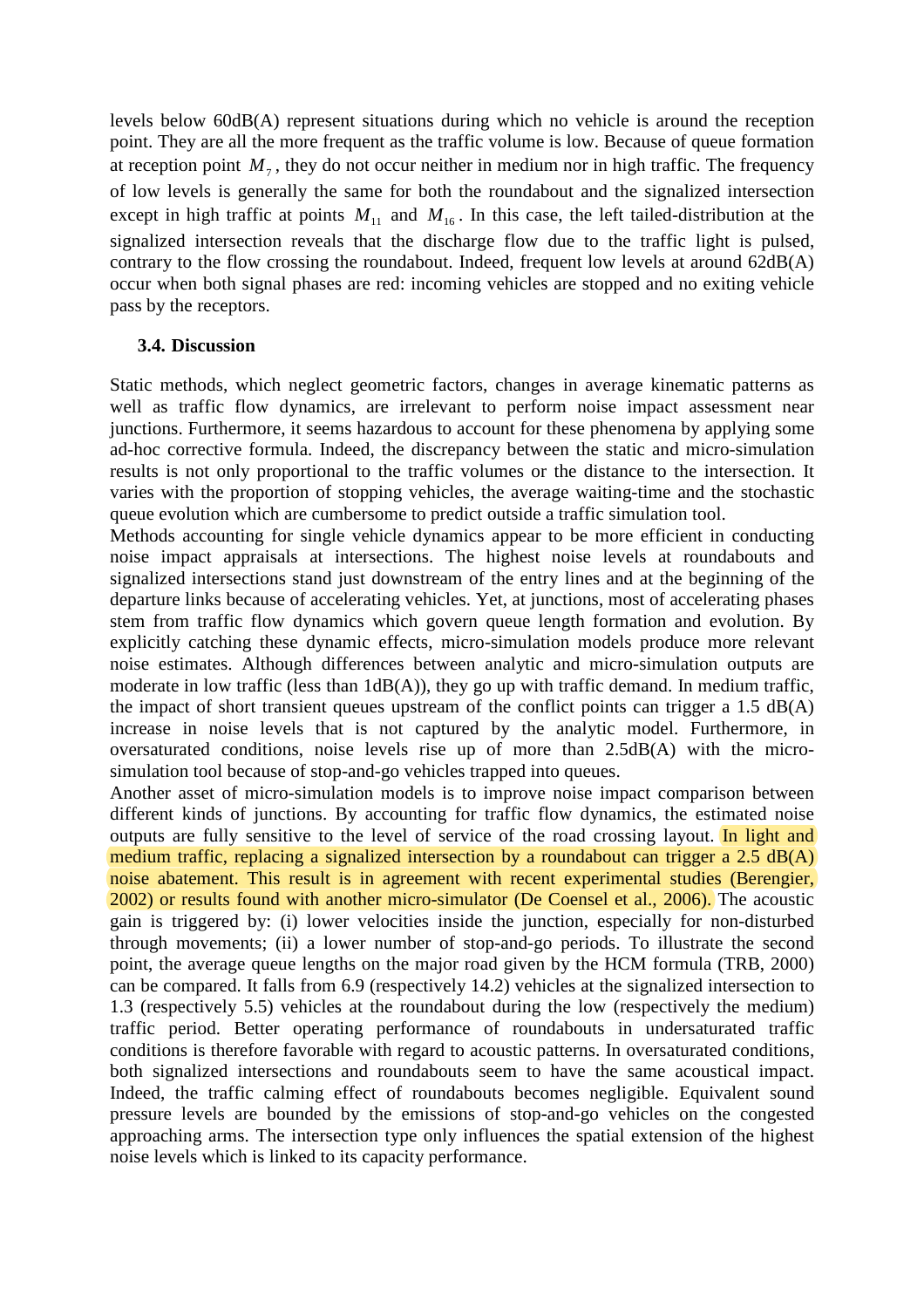## **4. CONCLUSION**

This paper has demonstrated that traffic dynamics have a substantial impact on noise levels at road crossings. Consequently, noise estimation procedures that only account for the geometric effects and single vehicle dynamics are not sufficient for conducting noise impact assessment at junctions. An efficient solution consists in using micro-simulation packages that couple a microscopic traffic simulation tool with noise emission laws and sound propagation algorithms. This allows for catching the noise impact of both intersection operation and intersection control device.

It could be valuable to complete this study by applying the tested methodologies to on-field measurements. Moreover, the sensitivity of the presented results to changes in noise emission laws should be worth investigating. Indeed, the engine-exhaust noise is expected to decrease for new vehicle fleets since engines are now cocooned with noise insulation. This will reduce vehicle emissions in full-throttle conditions. If they become lower than emissions at cruising free-flow speed, congested situations could induce noise abatement instead of increasing sound levels.

## **Acknowledgement**

The authors would like to thank Cécile Bécarie for her careful and reactive contribution in the development of the micro-simulation package.

#### **References**

Berengier, M., 2002. Acoustical impact of traffic flowing equipments in urban areas. In Forum Acusticum, Sevilla, Spain.

Certu, 1980. French Guide for Transportation Noise (Guide du bruit des transports terrestres - Prévision des niveaux sonores). Ministère de l'environnement et du cadre de vie. 317p.

Chevallier, E. and Leclercq, L., 2008a. Macroscopic investigation of microscopic merging models at unsignalized intersections. In Transporation Research Board, Washington, DC, USA.

Chevallier, E. and Leclercq, L., 2008b. A microscopic dual-regime model for single-lane roundabouts. Submitted to Journal of Transportation Engineering.

De Coensel, B., De Muer, T., Yperman, I., and Botteldooren, D., 2005. The influence of traffic flow dynamics on urban soundscapes. Applied acoustics, 66(2):175-194.

De Coensel, B., Vanhove, F., Logghe, S., Wilmink, I., and Botteldooren, D., 2006. Noise emission corrections at intersections based on microscopic traffic simulation. In European Conference on Noise Control, Tampere, Finland.

Fleming, G., Rapoza, A., and Lee, C., 1995. Development of National Reference Energy Mean Emission Levels for the FHWA Traffic Noise Model, Version 1.0. Publication No. DOT-VNTSC-FHWA-96-2, Office of Engineering and Highway Operations Research and Development. 452p.

Goodman, P., 2001. The prediction of road traffic noise in urban areas. PhD thesis, Institute for Transport Studies, University of Leeds, UK.

Jonasson, H. and Storeheier, S., 2001. Nord 2000: New Nordic Prediction Method for Road Traffic Noise. SP Rapport 2001: 10, Swedish National Testing and Research Institute. 59p.

Leclercq, L., 2007. Hybrid approaches to the solutions of the Lighthill Whitham Richards model. Transportation Research Part B, 41(7):701-709.